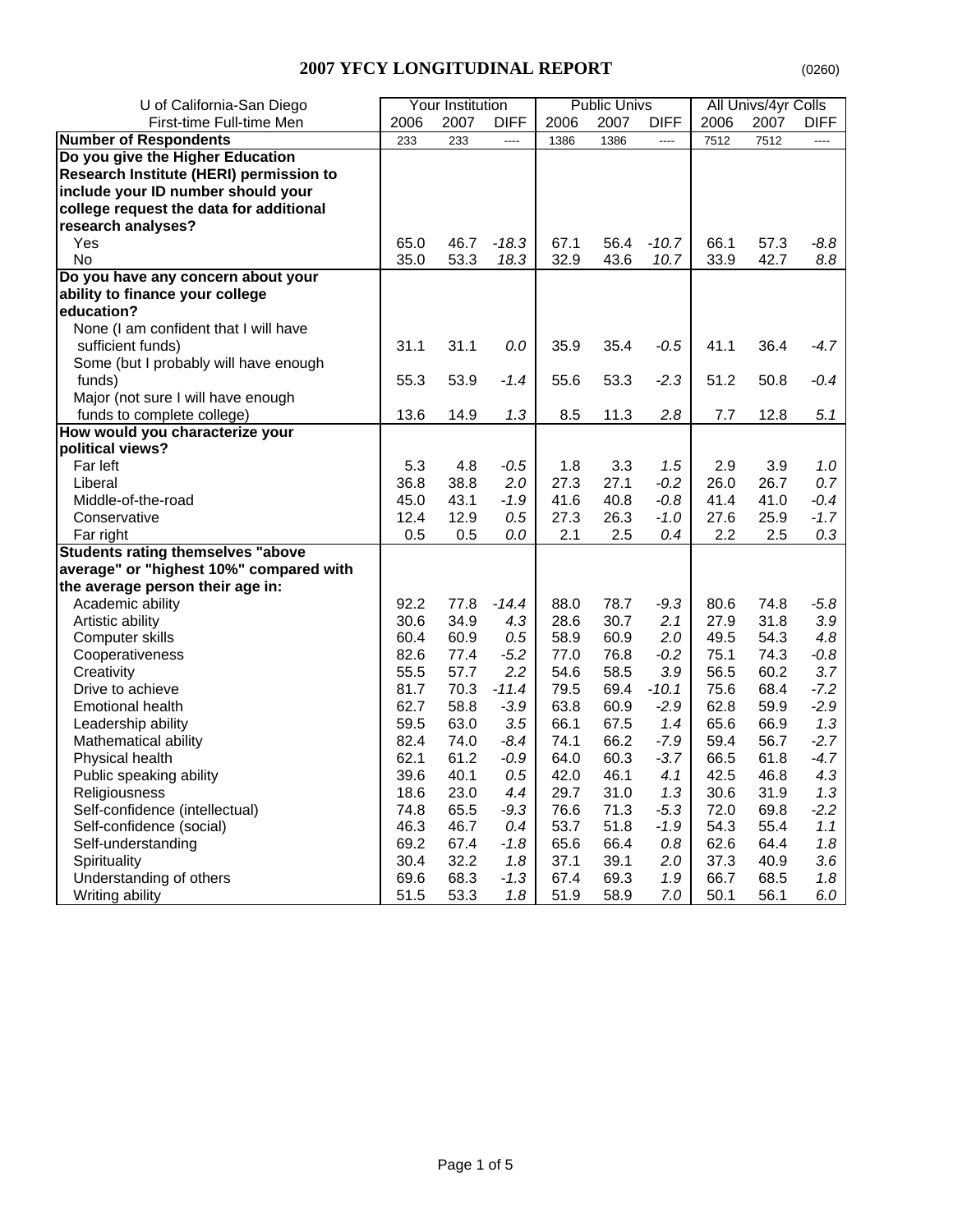| U of California-San Diego              | Your Institution |      |             | <b>Public Univs</b> |      | All Univs/4yr Colls |      |      |             |
|----------------------------------------|------------------|------|-------------|---------------------|------|---------------------|------|------|-------------|
| First-time Full-time Men               | 2006             | 2007 | <b>DIFF</b> | 2006                | 2007 | <b>DIFF</b>         | 2006 | 2007 | <b>DIFF</b> |
| Indicate which activities you did      |                  |      |             |                     |      |                     |      |      |             |
| during the past year                   |                  |      |             |                     |      |                     |      |      |             |
| Attended a religious service           | 59.4             | 38.4 | $-21.0$     | 74.3                | 52.2 | $-22.1$             | 77.7 | 53.2 | $-24.5$     |
| Was bored in class [1]                 | 39.5             | 36.4 | $-3.1$      | 40.8                | 43.1 | 2.3                 | 38.8 | 40.2 | 1.4         |
| Tutored another student                | 75.5             | 59.8 | $-15.7$     | 68.0                | 58.8 | $-9.2$              | 56.5 | 47.1 | $-9.4$      |
| Studied with other students            | 89.1             | 93.9 | 4.8         | 88.3                | 91.8 | 3.5                 | 84.8 | 90.5 | 5.7         |
| Was a guest in a teacher's home        | 15.7             | 5.2  | $-10.5$     | 21.7                | 9.4  | $-12.3$             | 23.2 | 16.5 | $-6.7$      |
| Smoked cigarettes [1]                  | 1.7              | 3.9  | 2.2         | 2.0                 | 4.8  | 2.8                 | 3.3  | 6.5  | 3.2         |
| Drank beer                             | 31.4             | 45.0 | 13.6        | 37.8                | 56.7 | 18.9                | 46.5 | 60.2 | 13.7        |
| Drank wine or liquor                   | 35.5             | 48.7 | 13.2        | 40.0                | 56.2 | 16.2                | 47.8 | 60.3 | 12.5        |
| Felt overwhelmed by all I had to do[1] | 18.8             | 34.1 | 15.3        | 16.8                | 32.3 | 15.5                | 17.3 | 29.0 | 11.7        |
| Felt depressed [1]                     | 3.5              | 10.0 | 6.5         | 4.3                 | 9.6  | 5.3                 | 4.7  | 9.1  | 4.4         |
| Performed volunteer work               | 86.0             | 33.6 | $-52.4$     | 85.7                | 47.7 | $-38.0$             | 83.6 | 54.2 | $-29.4$     |
| Played a musical instrument            | 61.6             | 43.7 | $-17.9$     | 49.0                | 40.2 | $-8.8$              | 46.9 | 38.9 | $-8.0$      |
| Socialized with someone of another     |                  |      |             |                     |      |                     |      |      |             |
| racial/ethnic group [1]                | 79.4             | 65.8 | $-13.6$     | 69.9                | 56.0 | $-13.9$             | 67.5 | 51.9 | $-15.6$     |
| Came late to class                     | 61.6             | 76.0 | 14.4        | 53.4                | 68.3 | 14.9                | 57.3 | 66.9 | 9.6         |
| Used the Internet: [1]                 |                  |      |             |                     |      |                     |      |      |             |
| For research or homework               | 79.5             | 71.2 | $-8.3$      | 74.8                | 75.6 | 0.8                 | 72.6 | 75.8 | 3.2         |
| To read news sites                     | 46.3             | 53.3 | 7.0         | 48.1                | 52.0 | 3.9                 | 49.0 | 52.6 | 3.6         |
| To read blogs                          | 39.7             | 36.7 | $-3.0$      | 30.9                | 31.8 | 0.9                 | 29.8 | 31.1 | 1.3         |
| Performed community service as part of |                  |      |             |                     |      |                     |      |      |             |
| a class                                | 50.7             | 7.9  | $-42.8$     | 48.0                | 19.5 | $-28.5$             | 52.9 | 29.0 | $-23.9$     |
| Discussed religion [1]                 | 27.1             | 21.0 | $-6.1$      | 31.3                | 20.1 | $-11.2$             | 32.8 | 24.3 | $-8.5$      |
| Discussed politics [1]                 | 40.5             | 20.7 | $-19.8$     | 41.4                | 22.3 | $-19.1$             | 39.7 | 23.9 | $-15.8$     |
| HOW MUCH TIME HAVE YOU SPENT DURING    |                  |      |             |                     |      |                     |      |      |             |
| A TYPICAL WEEK DOING THE FOLLOWING     |                  |      |             |                     |      |                     |      |      |             |
| <b>ACTIVITIES?</b>                     |                  |      |             |                     |      |                     |      |      |             |
| <b>Studying/homework</b>               |                  |      |             |                     |      |                     |      |      |             |
| None                                   | 2.3              | 0.5  | $-1.8$      | 2.3                 | 1.0  | $-1.3$              | 2.1  | 0.7  | $-1.4$      |
| Less than one hour                     | 5.0              | 0.0  | $-5.0$      | 11.1                | 1.6  | $-9.5$              | 11.8 | 1.7  | $-10.1$     |
| 1 to 2 hours                           | 12.2             | 5.4  | $-6.8$      | 22.2                | 10.1 | $-12.1$             | 20.9 | 10.7 | $-10.2$     |
| 3 to 5 hours                           | 27.0             | 31.5 | 4.5         | 28.6                | 29.5 | 0.9                 | 28.6 | 31.0 | 2.4         |
| 6 to 10 hours                          | 27.5             | 32.0 | 4.5         | 19.7                | 31.4 | 11.7                | 20.4 | 30.3 | 9.9         |
| 11 to 15 hours                         | 10.4             | 16.2 | 5.8         | 7.9                 | 12.9 | 5.0                 | 9.0  | 13.7 | 4.7         |
| 16 to 20 hours                         | 7.7              | 7.7  | 0.0         | 4.2                 | 6.8  | 2.6                 | 3.9  | 6.3  | 2.4         |
| Over 20 hours                          | 8.1              | 6.8  | $-1.3$      | 4.1                 | 6.8  | 2.7                 | 3.2  | 5.6  | 2.4         |
| <b>Socializing with friends</b>        |                  |      |             |                     |      |                     |      |      |             |
| None                                   | 0.0              | 0.5  | $0.5\,$     | 0.1                 | 1.0  | 0.9                 | 0.2  | 0.8  | 0.6         |
| Less than one hour                     | 1.4              | 0.9  | $-0.5$      | 1.5                 | 1.5  | 0.0                 | 1.2  | 1.3  | 0.1         |
| 1 to 2 hours                           | 7.3              | 5.5  | $-1.8$      | 6.6                 | 5.4  | $-1.2$              | 6.2  | 5.0  | $-1.2$      |
| 3 to 5 hours                           | 18.6             | 21.4 | 2.8         | 19.6                | 16.8 | $-2.8$              | 17.5 | 16.3 | $-1.2$      |
| 6 to 10 hours                          | 31.4             | 30.5 | $-0.9$      | 29.3                | 27.9 | $-1.4$              | 27.3 | 26.6 | $-0.7$      |
| 11 to 15 hours                         | 21.4             | 15.5 | $-5.9$      | 19.3                | 17.5 | $-1.8$              | 19.4 | 18.1 | $-1.3$      |
| 16 to 20 hours                         | 9.1              | 10.5 | 1.4         | 11.1                | 11.5 | 0.4                 | 11.6 | 11.8 | 0.2         |
| Over 20 hours                          | 10.9             | 15.5 | 4.6         | 12.5                | 18.3 | 5.8                 | 16.5 | 20.2 | 3.7         |
|                                        |                  |      |             |                     |      |                     |      |      |             |

[1] Percentage marking "Frequently" only. All other results represent the percentage marking "Frequently" or "Occasionally".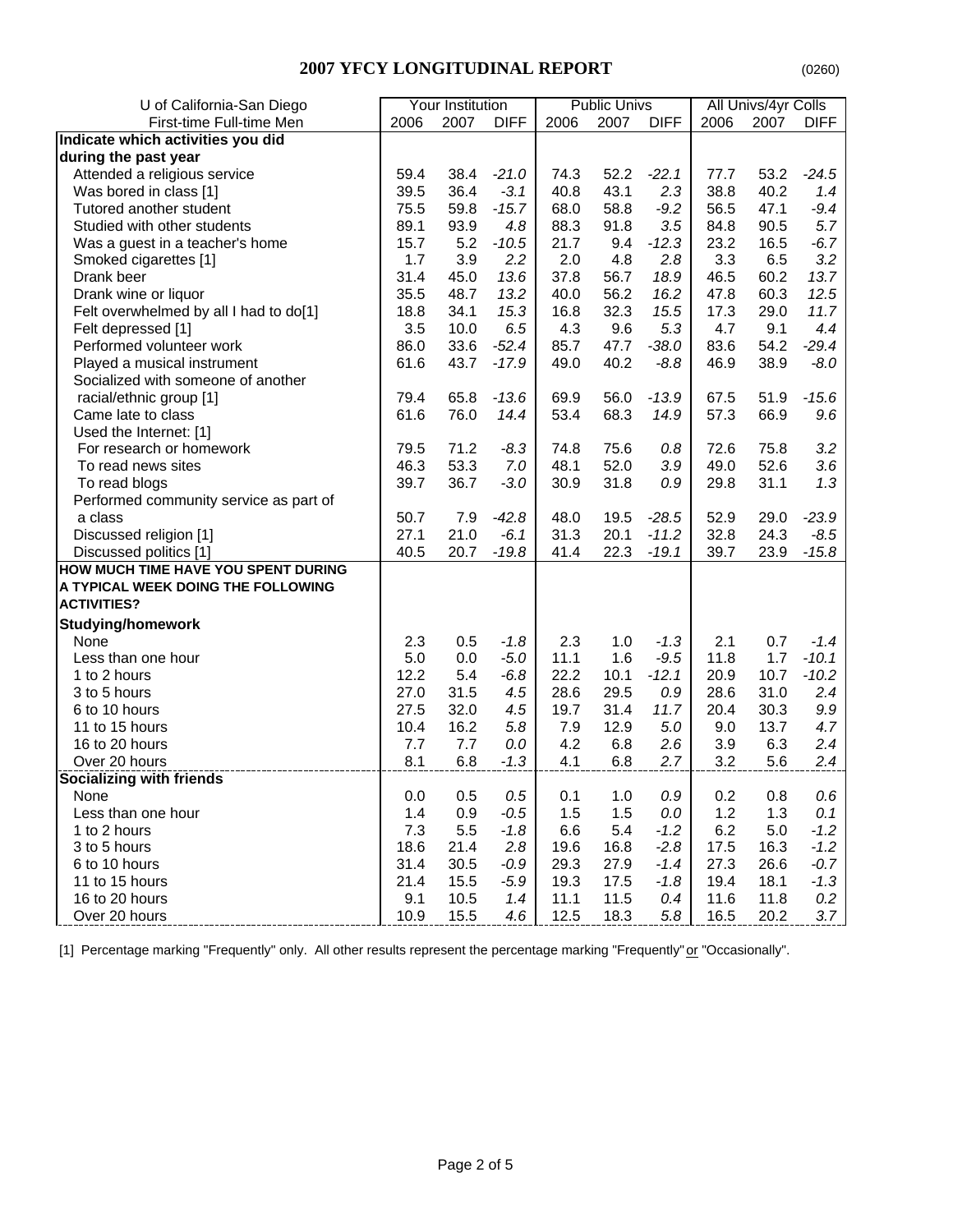| First-time Full-time Men<br>2006<br>2007<br><b>DIFF</b><br>2007<br>2006 | <b>DIFF</b> |      |      | All Univs/4yr Colls |  |  |
|-------------------------------------------------------------------------|-------------|------|------|---------------------|--|--|
|                                                                         |             | 2006 | 2007 | <b>DIFF</b>         |  |  |
| HOW MUCH TIME HAVE YOU SPENT DURING                                     |             |      |      |                     |  |  |
| A TYPICAL WEEK DOING THE FOLLOWING                                      |             |      |      |                     |  |  |
| <b>ACTIVITIES?</b>                                                      |             |      |      |                     |  |  |
| <b>Exercise or sports</b>                                               |             |      |      |                     |  |  |
| 5.4<br>3.2<br>2.2<br>5.1<br>None<br>3.6                                 | 1.5         | 3.1  | 4.5  | 1.4                 |  |  |
| 7.7<br>9.0<br>1.3<br>9.0<br>9.4<br>Less than one hour                   | $-0.4$      | 6.7  | 8.8  | 2.1                 |  |  |
| 1 to 2 hours<br>14.9<br>24.4<br>9.5<br>15.2<br>19.9                     | 4.7         | 12.9 | 17.8 | 4.9                 |  |  |
| 3 to 5 hours<br>30.3<br>31.7<br>21.0<br>32.1<br>1.4                     | 11.1        | 19.1 | 27.5 | 8.4                 |  |  |
| 6 to 10 hours<br>19.0<br>18.6<br>19.1<br>21.4<br>$-0.4$                 | 2.3         | 19.2 | 22.2 | 3.0                 |  |  |
| 11 to 15 hours<br>11.8<br>$-4.6$<br>7.2<br>7.2<br>14.2                  | $-7.0$      | 15.6 | 9.8  | $-5.8$              |  |  |
| 3.2<br>16 to 20 hours<br>6.3<br>1.8<br>$-4.5$<br>8.1                    | $-4.9$      | 9.9  | 4.6  | $-5.3$              |  |  |
| Over 20 hours<br>6.8<br>1.8<br>$-5.0$<br>9.3<br>2.1                     | $-7.2$      | 13.5 | 4.7  | $-8.8$              |  |  |
| <b>Partying</b>                                                         |             |      |      |                     |  |  |
| None<br>32.9<br>33.3<br>31.0<br>29.0<br>0.4                             | $-2.0$      | 25.6 | 24.1 | $-1.5$              |  |  |
| 22.1<br>Less than one hour<br>19.4<br>$-2.7$<br>18.2<br>14.0            | $-4.2$      | 15.6 | 11.8 | $-3.8$              |  |  |
| 1 to 2 hours<br>23.0<br>17.6<br>$-5.4$<br>20.0<br>16.1                  | $-3.9$      | 19.6 | 15.5 | $-4.1$              |  |  |
| 12.6<br>18.0<br>5.4<br>16.4<br>3 to 5 hours<br>20.0                     | 3.6         | 19.1 | 22.7 | 3.6                 |  |  |
| 6 to 10 hours<br>6.8<br>8.6<br>13.2<br>1.8<br>8.3                       | 4.9         | 11.0 | 15.9 | 4.9                 |  |  |
| 11 to 15 hours<br>0.9<br>1.4<br>3.5<br>4.3<br>0.5                       | 0.8         | 5.0  | 5.4  | 0.4                 |  |  |
| 16 to 20 hours<br>1.4<br>$-0.5$<br>1.7<br>0.9<br>1.6                    | 0.1         | 2.3  | 2.5  | 0.2                 |  |  |
| 1.7<br>Over 20 hours<br>0.5<br>0.9<br>0.4<br>1.0                        | 0.7         | 1.9  | 2.3  | 0.4                 |  |  |
| <b>Student clubs/groups</b>                                             |             |      |      |                     |  |  |
| 26.5<br>44.3<br>17.8<br>24.1<br>40.4<br>None                            | 16.3        | 27.5 | 41.2 | 13.7                |  |  |
| 13.7<br>17.4<br>$-3.7$<br>18.0<br>11.5<br>Less than one hour            | $-6.5$      | 15.9 | 11.3 | $-4.6$              |  |  |
| 18.7<br>30.1<br>$-11.4$<br>28.4<br>18.5<br>1 to 2 hours                 | $-9.9$      | 26.5 | 19.8 | $-6.7$              |  |  |
| 3 to 5 hours<br>15.1<br>14.6<br>17.5<br>15.3<br>$-0.5$                  | $-2.2$      | 17.2 | 15.4 | $-1.8$              |  |  |
| 5.9<br>6 to 10 hours<br>5.0<br>$-0.9$<br>6.7<br>8.6                     | 1.9         | 6.7  | 7.3  | 0.6                 |  |  |
| 11 to 15 hours<br>2.3<br>2.3<br>2.4<br>0.0<br>3.3                       | -0.9        | 2.8  | 2.2  | $-0.6$              |  |  |
| 0.5<br>16 to 20 hours<br>0.5<br>0.0<br>0.5<br>1.1                       | 0.6         | 1.3  | 1.0  | $-0.3$              |  |  |
| 2.3<br>Over 20 hours<br>0.9<br>1.7<br>2.1<br>$-1.4$                     | 0.4         | 2.1  | 1.8  | $-0.3$              |  |  |
| <b>Watching TV</b>                                                      |             |      |      |                     |  |  |
| 11.4<br>11.2<br>None<br>8.6<br>2.8<br>6.3                               | 4.9         | 6.0  | 12.9 | 6.9                 |  |  |
| 17.7<br>14.1<br>$-3.6$<br>13.4<br>15.0<br>Less than one hour            | 1.6         | 13.0 | 15.8 | 2.8                 |  |  |
| 19.1<br>27.7<br>8.6<br>20.8<br>22.2<br>1 to 2 hours                     | 1.4         | 21.3 | 23.2 | 1.9                 |  |  |
| 26.8<br>26.4<br>25.0<br>3 to 5 hours<br>$-0.4$<br>27.9                  | $-2.9$      | 27.6 | 25.3 | $-2.3$              |  |  |
| 13.2<br>13.2<br>14.4<br>6 to 10 hours<br>0.0<br>19.4                    | $-5.0$      | 19.0 | 13.4 | $-5.6$              |  |  |
| 11 to 15 hours<br>7.3<br>3.6<br>$-3.7$<br>6.3<br>6.6                    | 0.3         | 6.9  | 4.7  | $-2.2$              |  |  |
| 1.8<br>$-2.7$<br>2.3<br>16 to 20 hours<br>4.5<br>3.1                    | $-0.8$      | 3.0  | 2.1  | $-0.9$              |  |  |
| 2.7<br>1.8<br>$-0.9$<br>3.2<br>Over 20 hours<br>2.9                     | 0.3         | 3.2  | 2.7  | $-0.5$              |  |  |
| Household/childcare duties                                              |             |      |      |                     |  |  |
| 22.3<br>50.5<br>28.2<br>22.6<br>None<br>59.1                            | 36.5        | 25.0 | 67.6 | 42.6                |  |  |
| 22.3<br>22.7<br>0.4<br>22.9<br>16.5<br>Less than one hour               | -6.4        | 22.3 | 12.1 | $-10.2$             |  |  |
| 33.2<br>18.6<br>1 to 2 hours<br>$-14.6$<br>32.0<br>15.5                 | $-16.5$     | 30.7 | 11.4 | $-19.3$             |  |  |
| 17.3<br>6.5<br>3 to 5 hours<br>6.4<br>$-10.9$<br>17.4                   | $-10.9$     | 15.5 | 5.8  | $-9.7$              |  |  |
| 6 to 10 hours<br>3.2<br>$-2.3$<br>1.5<br>0.9<br>3.5                     | $-2.0$      | 4.1  | 1.9  | $-2.2$              |  |  |
| 11 to 15 hours<br>0.9<br>0.9<br>0.0<br>0.6<br>0.8                       | $-0.2$      | 1.3  | 0.7  | $-0.6$              |  |  |
| 16 to 20 hours<br>0.2<br>0.5<br>0.0<br>$-0.5$<br>0.2                    | 0.0         | 0.3  | 0.2  | $-0.1$              |  |  |
| 0.5<br>Over 20 hours<br>0.0<br>$-0.5$<br>0.6<br>0.1                     | $-0.5$      | 0.6  | 0.3  | $-0.3$              |  |  |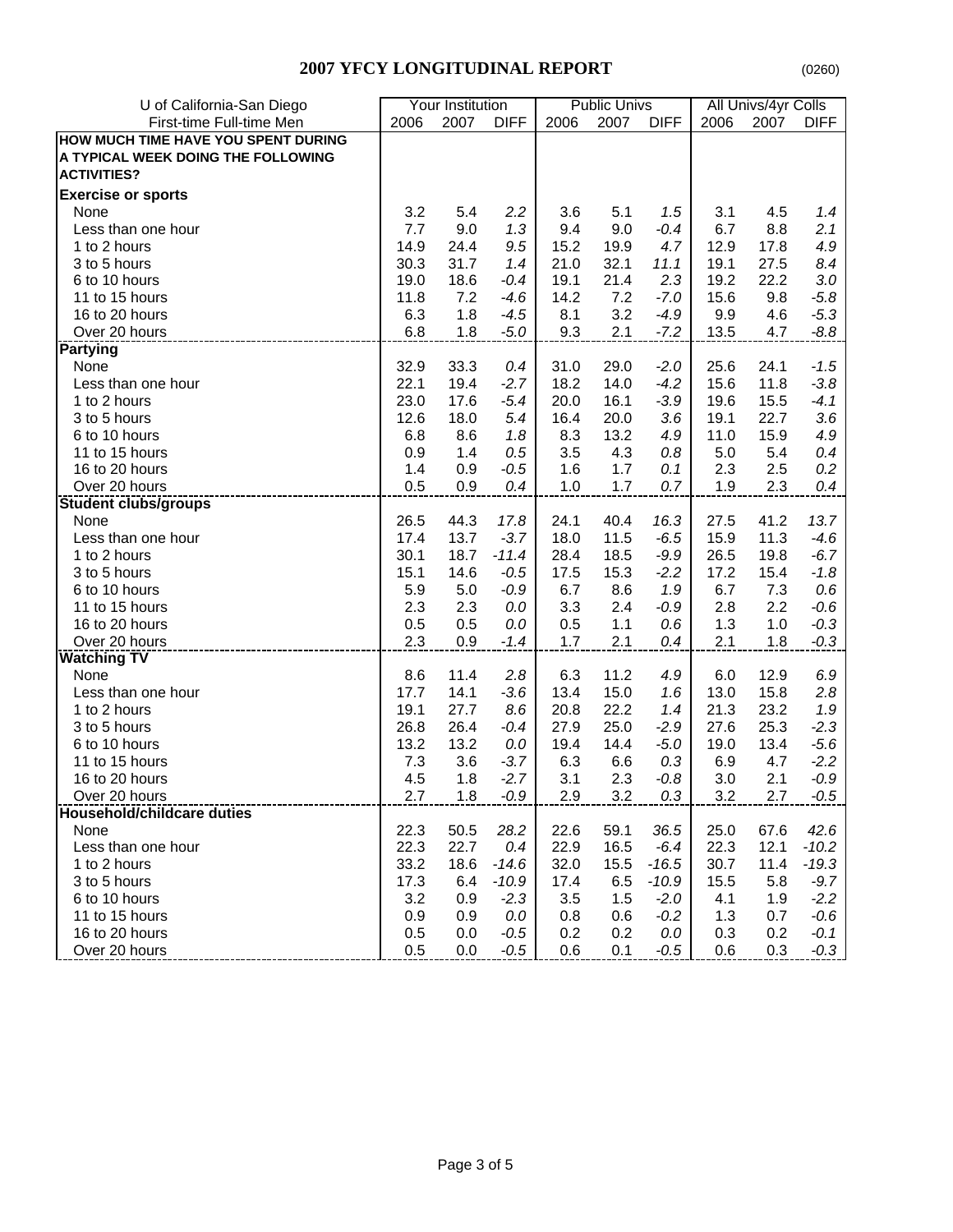| U of California-San Diego               | Your Institution |      |             | <b>Public Univs</b> |      | All Univs/4yr Colls |      |      |             |
|-----------------------------------------|------------------|------|-------------|---------------------|------|---------------------|------|------|-------------|
| First-time Full-time Men                | 2006             | 2007 | <b>DIFF</b> | 2006                | 2007 | <b>DIFF</b>         | 2006 | 2007 | <b>DIFF</b> |
| HOW MUCH TIME HAVE YOU SPENT DURING     |                  |      |             |                     |      |                     |      |      |             |
| A TYPICAL WEEK DOING THE FOLLOWING      |                  |      |             |                     |      |                     |      |      |             |
| <b>ACTIVITIES?</b>                      |                  |      |             |                     |      |                     |      |      |             |
| <b>Reading for pleasure</b>             |                  |      |             |                     |      |                     |      |      |             |
| None                                    | 22.0             | 43.6 | 21.6        | 23.8                | 42.2 | 18.4                | 26.4 | 42.8 | 16.4        |
| Less than one hour                      | 28.0             | 22.9 | $-5.1$      | 28.7                | 24.7 | $-4.0$              | 27.0 | 23.4 | $-3.6$      |
| 1 to 2 hours                            | 27.5             | 19.7 | $-7.8$      | 26.9                | 17.5 | $-9.4$              | 24.5 | 19.2 | $-5.3$      |
| 3 to 5 hours                            | 14.2             | 10.6 | $-3.6$      | 13.5                | 11.3 | $-2.2$              | 13.6 | 9.7  | $-3.9$      |
| 6 to 10 hours                           | 7.3              | 2.8  | $-4.5$      | 5.0                 | 3.4  | $-1.6$              | 5.6  | 3.3  | $-2.3$      |
| 11 to 15 hours                          | 0.0              | 0.0  | 0.0         | 1.3                 | 0.5  | $-0.8$              | 1.8  | 0.9  | $-0.9$      |
|                                         |                  |      |             |                     |      |                     |      |      |             |
| 16 to 20 hours                          | 0.5              | 0.5  | 0.0         | 0.4                 | 0.2  | $-0.2$              | 0.6  | 0.3  | $-0.3$      |
| Over 20 hours                           | 0.5              | 0.0  | $-0.5$      | 0.5                 | 0.2  | $-0.3$              | 0.6  | 0.4  | $-0.2$      |
| Playing video/computer games            |                  |      |             |                     |      |                     |      |      |             |
| None                                    | 18.3             | 18.7 | 0.4         | 17.6                | 20.3 | 2.7                 | 17.9 | 21.9 | 4.0         |
| Less than one hour                      | 16.9             | 11.4 | $-5.5$      | 19.0                | 16.0 | $-3.0$              | 19.6 | 17.7 | $-1.9$      |
| 1 to 2 hours                            | 21.5             | 23.3 | 1.8         | 21.4                | 21.2 | $-0.2$              | 23.0 | 21.9 | $-1.1$      |
| 3 to 5 hours                            | 21.0             | 28.8 | 7.8         | 20.5                | 22.7 | 2.2                 | 19.4 | 20.2 | 0.8         |
| 6 to 10 hours                           | 12.3             | 8.7  | $-3.6$      | 12.6                | 11.6 | $-1.0$              | 10.7 | 10.3 | $-0.4$      |
| 11 to 15 hours                          | 5.0              | 3.7  | $-1.3$      | 4.3                 | 4.2  | $-0.1$              | 4.6  | 3.7  | $-0.9$      |
| 16 to 20 hours                          | 2.7              | 2.7  | 0.0         | 1.6                 | 1.3  | $-0.3$              | 1.9  | 1.6  | $-0.3$      |
| Over 20 hours                           | 2.3              | 2.7  | 0.4         | 3.0                 | 2.8  | $-0.2$              | 2.8  | 2.7  | $-0.1$      |
| Objectives considered to be "very       |                  |      |             |                     |      |                     |      |      |             |
| important" or "essential":              |                  |      |             |                     |      |                     |      |      |             |
| Becoming accomplished in one of the     |                  |      |             |                     |      |                     |      |      |             |
| performing arts (acting, dancing,       |                  |      |             |                     |      |                     |      |      |             |
| $etc.$ )                                | 11.7             | 19.2 | 7.5         | 9.5                 | 16.1 | 6.6                 | 13.9 | 19.8 | 5.9         |
| Becoming an authority in my field       | 57.7             | 70.0 | 12.3        | 59.1                | 66.0 | 6.9                 | 59.7 | 67.4 | 7.7         |
| Obtaining recognition from my           |                  |      |             |                     |      |                     |      |      |             |
| colleagues for contributions to my      |                  |      |             |                     |      |                     |      |      |             |
| special field                           | 56.3             | 64.3 | 8.0         | 52.5                | 60.0 | 7.5                 | 52.9 | 59.9 | 7.0         |
| Influencing the political structure     | 20.8             | 26.9 | 6.1         | 18.5                | 25.0 | 6.5                 | 23.0 | 26.8 | 3.8         |
| Influencing social values               | 40.0             | 46.7 | 6.7         | 31.6                | 43.6 | 12.0                | 38.3 | 45.7 | 7.4         |
| Raising a family                        | 73.9             | 74.4 | 0.5         | 75.5                | 76.0 | 0.5                 | 76.4 | 75.7 | $-0.7$      |
| Having administrative responsibility    |                  |      |             |                     |      |                     |      |      |             |
| for the work of others                  | 35.7             | 47.1 | 11.4        | 39.5                | 47.2 | 7.7                 | 41.8 | 46.2 | 4.4         |
| Being very well off financially         | 77.3             | 75.4 | $-1.9$      | 78.4                | 71.2 | $-7.2$              | 74.1 | 69.7 | $-4.4$      |
| Helping others who are in difficulty    | 61.4             | 76.2 | 14.8        | 57.3                | 69.9 | 12.6                | 60.5 | 69.7 | 9.2         |
| Making a theoretical contribution to    |                  |      |             |                     |      |                     |      |      |             |
| science                                 | 32.9             | 31.4 | $-1.5$      | 23.9                | 25.8 | 1.9                 | 20.3 | 22.8 | 2.5         |
| Writing original works (poems, novels,  |                  |      |             |                     |      |                     |      |      |             |
| short stories, etc.)                    | 12.0             | 20.6 | 8.6         | 11.2                | 17.6 | 6.4                 | 14.9 | 21.7 | 6.8         |
| Creating artistic work (painting,       |                  |      |             |                     |      |                     |      |      |             |
| sculpture, decorating, etc.)            | 12.1             | 16.9 | 4.8         | 8.3                 | 14.4 | 6.1                 | 12.8 | 18.4 | 5.6         |
| Becoming successful in a business of my |                  |      |             |                     |      |                     |      |      |             |
| own                                     | 40.5             | 48.6 | 8.1         | 39.8                | 43.1 | 3.3                 | 44.6 | 47.2 | 2.6         |
|                                         |                  |      |             |                     |      |                     |      |      |             |
| Becoming involved in programs to clean  |                  |      |             |                     |      |                     |      |      |             |
| up the environment                      | 23.4             | 36.4 | 13.0        | 20.3                | 29.5 | 9.2                 | 21.1 | 29.6 | 8.5         |
| Developing a meaningful philosophy of   |                  |      |             |                     |      |                     |      |      |             |
| life                                    | 54.5             | 62.2 | 7.7         | 47.2                | 58.9 | 11.7                | 49.0 | 58.0 | 9.0         |
| Participating in a community action     |                  |      |             |                     |      |                     |      |      |             |
| program                                 | 22.0             | 37.3 | 15.3        | 19.6                | 31.1 | 11.5                | 22.9 | 29.9 | 7.0         |
| Helping to promote racial understanding | 41.1             | 42.1 | 1.0         | 27.6                | 31.9 | 4.3                 | 30.6 | 33.8 | 3.2         |